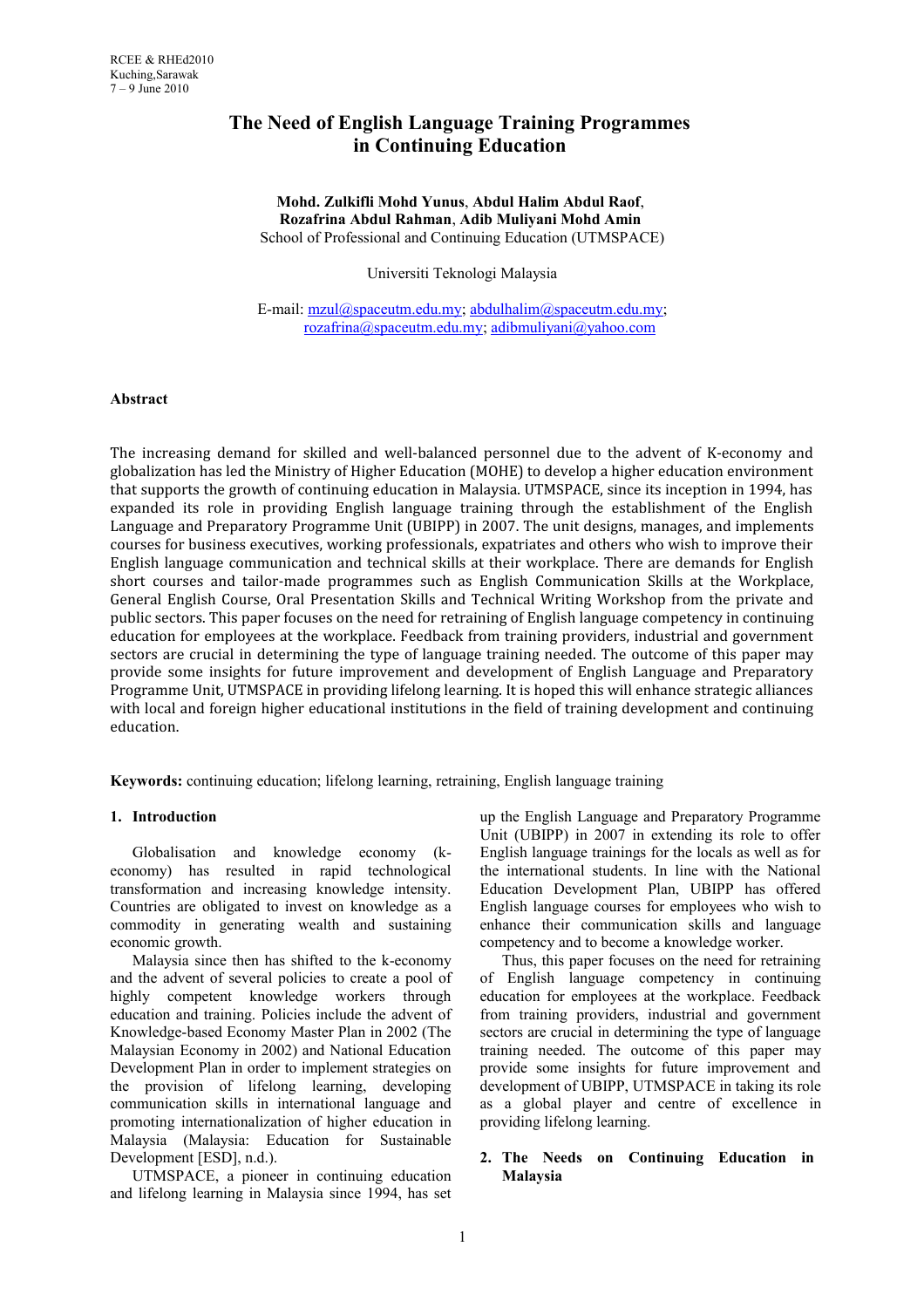The needs on continuing education in Malaysia are somehow influenced by the government's policy on lifelong learning, market trend in continuing education and constraints on the use of English language at workplace.

# *2.1. Employees Retraining in Lifelong Learning*

The EU's Resolution on Lifelong Learning in 2002 highlighted that the definition of lifelong learning is not restricted to a mere economic outcome or only to adult learning. Lifelong learning should permit all people to acquire the essential knowledge in participating as active citizens in the knowledge society (Building a Community for Lifelong Learning, 2004).

In Malaysian context, the Malaysia Higher Education Plan 2007-1010 defines lifelong learning policy of encompassing training and retraining of the traditional workers so that they can cope with changing nature of work and the employment market due to globalization and rapid changes in technology (Country Report Malaysia, 2008). Malaysia has 11.2 million workforces (Shantilal, 2009) and it is mandatory for them to develop a new mindset on employability in k-economy and ensure their existing knowledge and skills are not likely to be obsolete.

Thus, Malaysian workforces must embrace lifelong-learning which requires them to learn and relearn applications of new knowledge and skills to develop human capital that are intellectual and innovative (Shakir, 2009). Malaysian workforce should also possess a set of work skills and competencies for lifelong employability which comprise of the competence in reading, writing and computing; effective listening and oral communication skills; adaptability through creative thinking and problem solving; personal management; interpersonal skills; the ability to work in teams or groups; basic technology skills; and leadership effectiveness (International Labour Organisation (ILO) in 2003 Tin, 2006).

Nevertheless, the issues of skills mismatch among workers in countries like Thailand and Malaysia remain pertinent (Figure 1). Significant evidence showed that local skilled production workers in Malaysia are perceived as having poor skills by their employers. About 70% employers perceived the Malaysian local skilled production workers as having poor skills in IT, more than 60% managers perceived their workers weak in English language, and about 50% agreed that these groups of workers are inferior in their communication skills whereas 40% of employers found their workers incompetent I technical and professional skills (Zeufack, 2009).

Based on the facts presented, it is significant for UBIPP and UTMSPACE as the training provider in continuing education to support the government in resolving the issue of skills mismatch in English language competency and communication among these workers.



Figure 1: Percentage of Managers Ranking Local Skilled Production Workers as Having Poor Skills in Thailand and Malaysia.

## *2.2 Trend in Continuing Education*

A survey by UTMSPACE on 1299 respondents also provides important evidence on the need for retraining for English language in continuing education for 2009 and 2010 and its future trend.

The survey findings verified that there is an increasing need in the market for continuing education. At the same time, there is a small decline in interest among the public to pursue certain courses in continuing education, particularly at diploma and certificates level. Additionally, despite having full-time employees as the mainstream group in continuing education, there is still a severe lack of interest among the public in taking up courses related to language.

- *a) Participation Rate in Continuing Education*
- An alarming rate of disinterest in continuing education of (32.1%). Less interest in continuing education in 2009 (8.7%) but an increasing trend in 2010 (26.33%) already continued their education.
- Growing interest to pursue education but uncertain of the commencement time (32.87%) and the main reasons for continuing education is to improve employment skills and for personal satisfaction.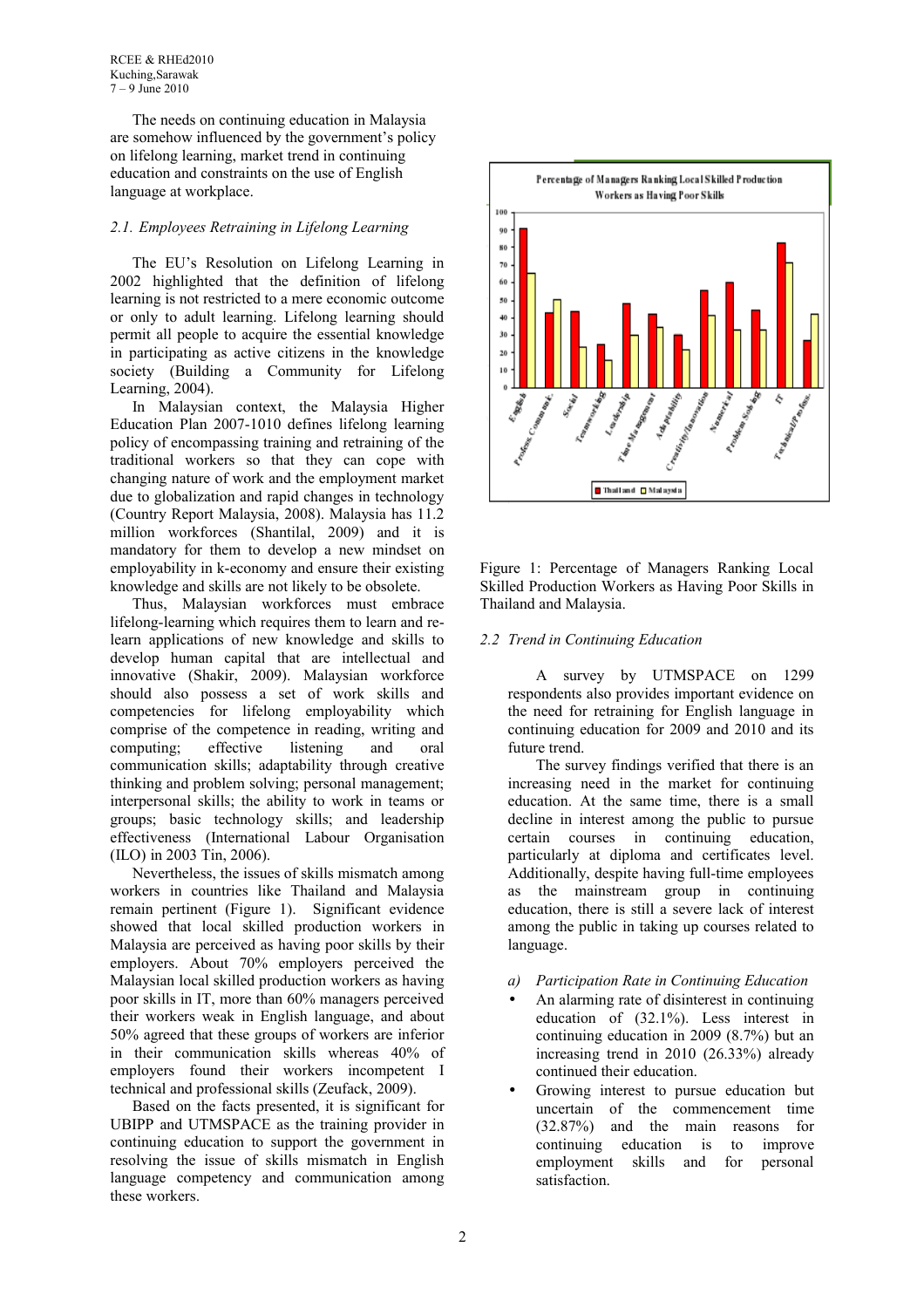- b) *Levels in Continuing Education*
- A significant interest in future enrollment of postgraduate programmes (56.44%), 51.33% in 2009 and 42.9% in 2010.
- A future decline in interests for degree programmes (24.82%), 33.4% in 2009 and 35.38% in 2010.
- A slight decline in interests of 17.8% for diploma and certificates programmes compared to 19.59% in 2010.
- *c) Popular Courses in Continuing Education*
- Education has been ranked as the most popular course with 30.97% responses in 2009 and 27.49% in 2010.
- In continuing education, management and administration is the popular course with 24.82% responses.
- Language course is ranked 0.23% only and the least popular in continuing education.
- d) *Allocation for Expenses in Continuing Education*
- 40.28% of respondents are willing to spend an average of RM2000 to RM5000 in continuing education.
- *e) Major Factors Influencing Choice of Institution in Continuing Education*
- Major factor influencing choice of institution is location (52.61%), tuition fees (41.2%), and qualification recognition (37.98%).
- *f) Most Effective Media Channel to Obtain Information on Continuing Education*
- Most effective media channel for continuing education is Internet (73.4%), referral by employer/friends/families (37.64%)
- *g) Employment Status in Continuing Education*
- Biggest market segment in continuing education is full time employees (92.27%), only 3.98% are part-time. (Kaji Selidik Keperluan Pendidikan Lanjutan di Malaysia – Laporan Fasa 1)

Hence, it is a challenge for UBIPP to tap on the full-time employees market and promote various English language training programmes at certificates level to fulfill their needs for retraining of English language competency at the workplace.

In line with this trend, UBIPP should diversify the promotion of English language competency trainings through internet targeting at more working adults, internet, community fairs and events, media release on students'

accomplishment and other miscellaneous advertising such as banner placement at strategic workplaces for adults. Appealing promotional activities and comprehensive training information for English language courses should be tailored to suit the needs of working adults' job designation, whether they are lower management, middle management or upper management. Updates on trainings should be made available on not just on UTMSPACE website but also linked to other popular social software where potential adult learners can be found (Marenzi, Demidova and Nejdl , 2008).

## *2.3 Issues on English Language Competency at the Workplace*

Any country that determines to access the global community must ensure that its citizens possess satisfactory proficiency in English language (Baharum & Tretiakov, n.d). Good English language proficiency contributes to effective communication, and it is among essential employability skills needed in the  $21<sup>st</sup>$  century (Kaur, 2007).

The major concern is that Malaysian workforces are having constraints in English language proficiency to accommodate employability skills in k-economy. A survey in 2009 showed that 56% of the 3000 employers in Malaysia agreed that poor command of English is the major communication barriers when hiring fresh graduates (New Straits Times, July 10, 2009). In 2008, only 55.1% from 175, 806 graduates produced by Malaysian higher institutions secured employment within half a year (The STAR, 12 April 2009). Unfortunately, 94% of the unemployed graduates in Malaysia are found to be Malays (Baharum & Tretaikov, n.d).

The other concern on English language proficiency is that Malaysia is losing its global competitive advantage to attract foreign investment by more international companies (MNC) if Malaysian local business community's English language proficiency cannot fulfill the international business corporation's requirement. Employers from MNC already professed that their Malaysian employees have difficulty in interpreting English reading materials due to weak vocabulary, inferior writing skills and inability to understand native speakers' accent and speech pace (Kaur & Clarke, 2009).

## **3.0 The Role of UBIPP in Employees Retraining of English Language Competency**

With the evidence presented earlier UBIPP is dedicated in serving its role to cater to the need of English language training programmes in continuing education.

## *3.1 English Language Training Programmes in UBIPP*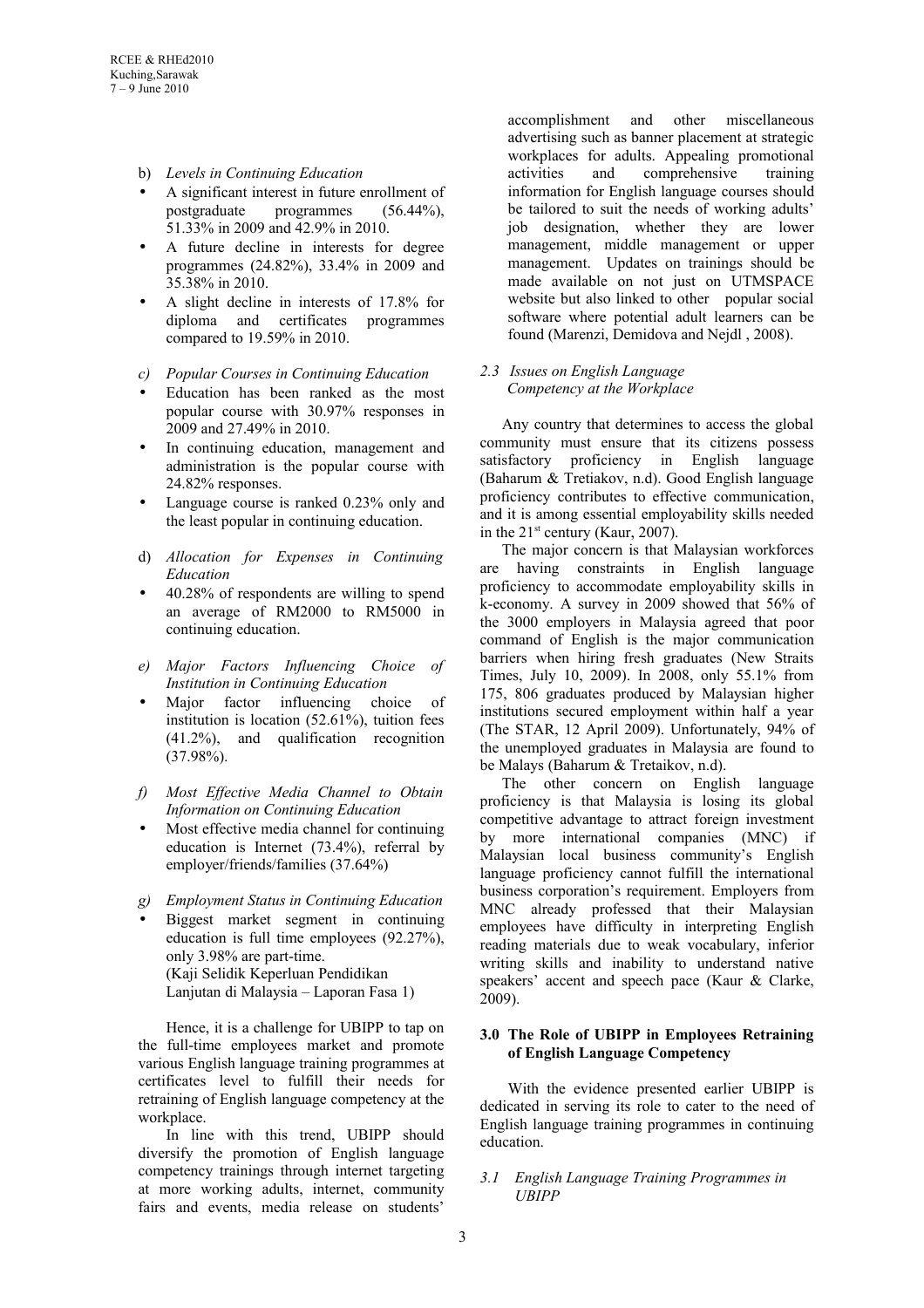RCEE & RHEd2010 Kuching,Sarawak 7 – 9 June 2010

 Various English language training programmes have been developed by UBIPP for employees to cater the needs of different learners at workplace and also for the public (Figure 2).

| <b>Training Programmes</b>                                                                                                    | <b>Target Market</b>                                                                                                       |  |  |
|-------------------------------------------------------------------------------------------------------------------------------|----------------------------------------------------------------------------------------------------------------------------|--|--|
| <b>English Communication Skills at</b><br>Workplace                                                                           | All levels technical<br>& non-technical<br>employees from<br>government<br>agency, private<br>sectors or statutory<br>body |  |  |
| <b>Public Speaking</b><br><b>Oral Presentation Skills</b><br><b>Technical Report Writing</b><br><b>Business Communication</b> | Employees from<br>government<br>agency, private<br>sectors or statutory<br>body                                            |  |  |
| <b>Telephone and Front Desk Etiquette</b>                                                                                     | Receptionist &<br>Operator                                                                                                 |  |  |
| <b>Business</b><br><b>Executive</b><br><b>Diploma</b><br>in<br><b>English</b>                                                 | Employees<br>from<br>government<br>and<br>private sectors/<br>Public with<br>minimum 5 years<br>working experience         |  |  |
| <b>Executive Diploma in Effective English</b><br>Communication                                                                |                                                                                                                            |  |  |
| <b>General English Course</b>                                                                                                 | Public (students<br>waiting for entry<br>into college, recent<br>graduates, working<br>adults)                             |  |  |
| Pronunciation                                                                                                                 | School<br>students/university<br>students                                                                                  |  |  |
| <b>MUET Preparatory Course</b>                                                                                                | Form 6<br>(Upper/Lower)<br>Matriculation<br><b>Students Diploma</b><br>Holders                                             |  |  |
| <b>International English Language Test</b><br>(IELTS) Preparatory Course                                                      | Matriculation<br><b>Students/ University</b><br>students                                                                   |  |  |
| <b>Intensive English Course</b>                                                                                               | Foreign<br>undergraduates/<br>postgraduates who<br>want to pursue<br>education in UTM                                      |  |  |

#### Figure 2: Target Market for English Language Training Programmes in UBIPP

The focus of the English language training programmes is mainly for the working adults in both government and private sectors. However, courses like General English Course and pronunciation are also available for the public and university students

who interested to improve their general English language proficiency.

# *3.2 English for Business Purposes Framework*

UBIPP has considered English for Business Purposes framework (Figure 3) in designing and implementing the training programmes for employees who come from different employment backgrounds in Malaysia.



### Figure 3: Framework for English for Business Purposes

According to this framework, the emphasis on each training is different from one course to another.For instance, in General English Course encompasses the skills of Reading, Writing, Listening and Speaking in which learners will have the opportunity to develop their understanding of English structure and increase their range of vocabulary as well as enhance their confidence in using the language.

On the other hand, the Public Speaking course is particularly intended for learners who would like to attain basic skills in public speaking for both professional and social contexts. It facilitates learners who have speaking apprehension to achieve confidence and to enhance oral fluency when speaking in public.

As for the English Communication Skills at the Workplace it is designed for employees who are working in public or private sectors in both technical and non-technical lines and hoping to enhance their written and spoken communication skills at their respective workplace. In addition, the course on Effective Presentation Skills helps to equip participants in developing the necessary presentation skills and in enhancing confidence for effective presentation in a variety of situations which helps to open avenues for career advancement. The Telephone and Front Desk Etiquette conversely is planned for people who work at the front desk or use the telephone in their day-to-day interaction with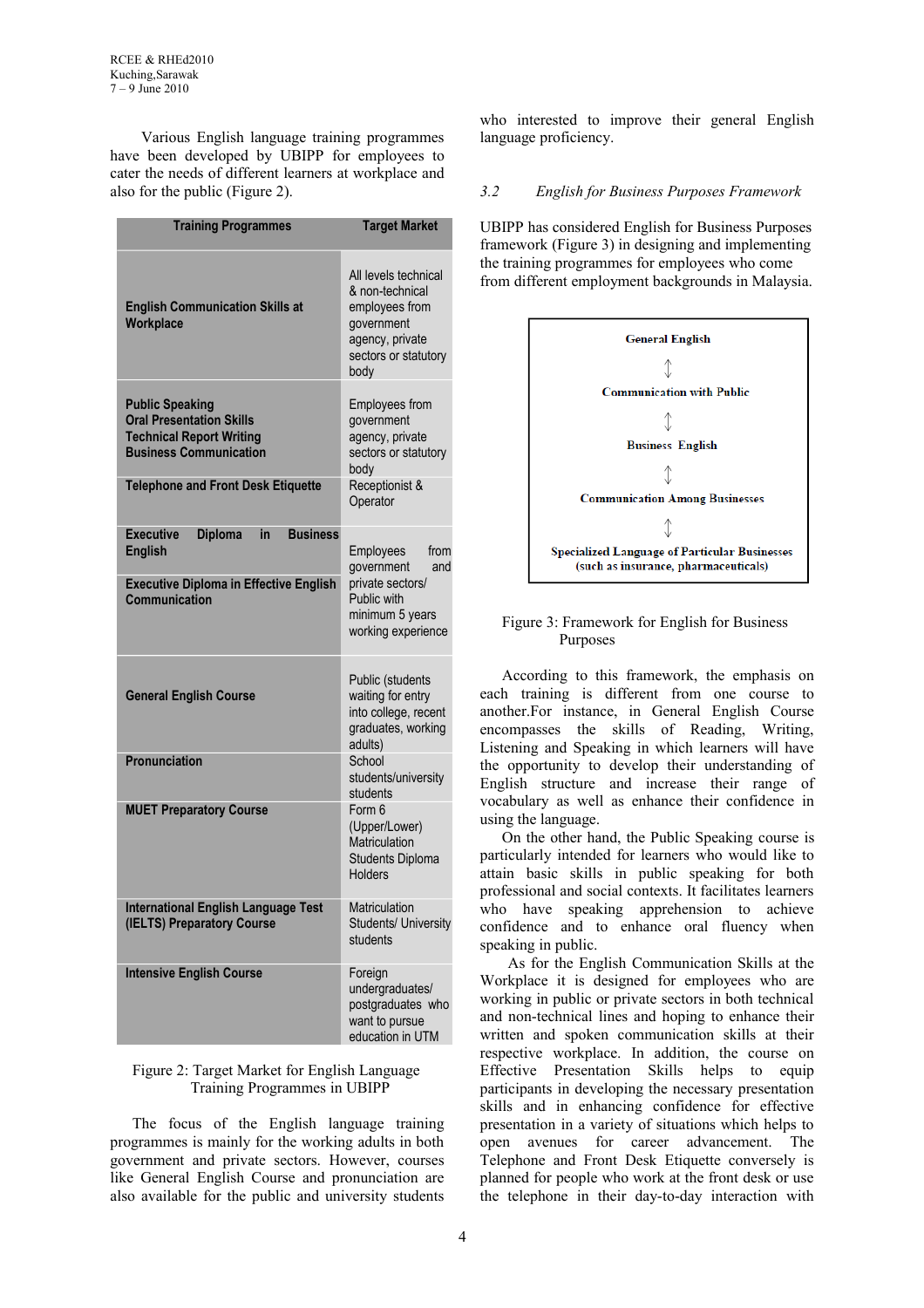RCEE & RHEd2010 Kuching,Sarawak 7 – 9 June 2010

customers, suppliers or members of an organisation. Participants will expand their understanding of powerful telephone techniques along with the key principles of customer service.

Furthermore, UBIPP also uses English for Business Framework (Figure 3) in order to identify the types of participants and use of specific language or terminology for a particular business segments or industry. UBIPP will also consider on the communication skills emphasized in different job segments at workplace for learning outcome, learning tasks and materials design. For instance, feedback from industry showed that listening and conversing are perceived as the two top communication skills (Figure 4) by both HR executives and engineers whereas technical report writing is the least important perceived communication skill (Awang, Zainal Abidin, Arshad, Habil & Yahya, 2006). This is to ensure that the materials for English language Programmes in UBIPP offer materials that suits the needs of learners so that it will not create a barrier to learning (Reid 1987).

| <b>Hr Executives</b> | Mean | <b>Engineers</b> | Mean  |
|----------------------|------|------------------|-------|
| 1. Listening         | 5.36 | 1. Listening     | 5.39  |
| 2. Conversing        | 5.22 | 2. Conversing    | 5.14  |
| 3. Verbal            | 5.16 | 3.Explaining     | 5.08  |
| Communication        |      |                  |       |
| 4. Explaining        | 5.07 | 4. Verbal        | 5.02  |
|                      |      | Communication    |       |
| 5. Technical         | 4.85 | 5. Technical     | 4 9 3 |
| report writing       |      | Report writing   |       |

### Figure 4: Comparison of top five communication skills between HR Executives and engineers

The trainings in UBIPP also take into deliberations of 'soft skills' or 'people skills' as employers expect their workers to have such as persuasion and negotiation skills when dealing with clients as well as to demonstrate friendliness and politeness in social setting Shuib (2005). For instance, in the Business Communication course in UBIPP learners are exposed to the appropriate format and conventions of various types of business communication through a variety of activities such as discussions, oral presentations, mock-up meetings and role-plays. Learners can practice using essential language functions such as to persuade, to negotiate and to agree or disagree as the basis for business communication.

#### *3.3 Autonomous Learner*

In line with the lifelong learning concept of learners to be responsible for their learning, the approach of English language competency trainings in UBIPP is incorporating a learner's autonomy in its English language training's curriculum and instructions English language training programmes in UBIPP integrates activities that requires pairwork, role-play, group discussion, forum, mock meetings and spontaneous speeches so that it relates to real life

tasks at work place. According to Ahmad and Megat (2004) autonomous learning allows a bi-directional process where teachers' functions as facilitator to draw on adult –learner experiences in coping with real life-tasks (Figure 5). Adult learners take some degree of control in deciding what to learn and expect learning to be immediately useful and activities are task-based in nature.



### Figure 5: Task-based Approach Framework (Nunan, 1989 cited in Ahmad & Megat Abdul Rahim, 2004)

Autonomy means independence and thus, in language learning, learners must develop the capacity to learn independently through critical-reflection and decision making and most importantly to extend their educational experiences beyond the classroom in which they use new skills and competencies in language learning to pursue other learning or areas of interest which encourage them to become a life-long learner (Ahmad & Megat Abdul Rahim, 2004).

#### *3.4 Internationalising the Training of English Language Competency in UTMSPACE*

 In taking its role as a global player, UBIPP is committed in promoting internationalization of higher education through its English language trainings and foundation course. The international students have become important market segment that generates significant revenue to the unit and UTMSPACE. There were 448 international students from various countries such as China, Iran, the Middle East, the African Continent, and some ASEAN countries enrolled in semester 1 2008/2009 session and there was a 25% increase in students in that consequent semester.

## **4.0 Ensuring the Efficiency of the English Language Training Programmes in UTMSPACE**

In order to develop and sustain the knowledge of humans, there is a need for continuous training and the development in infrastructure for training, training of teaching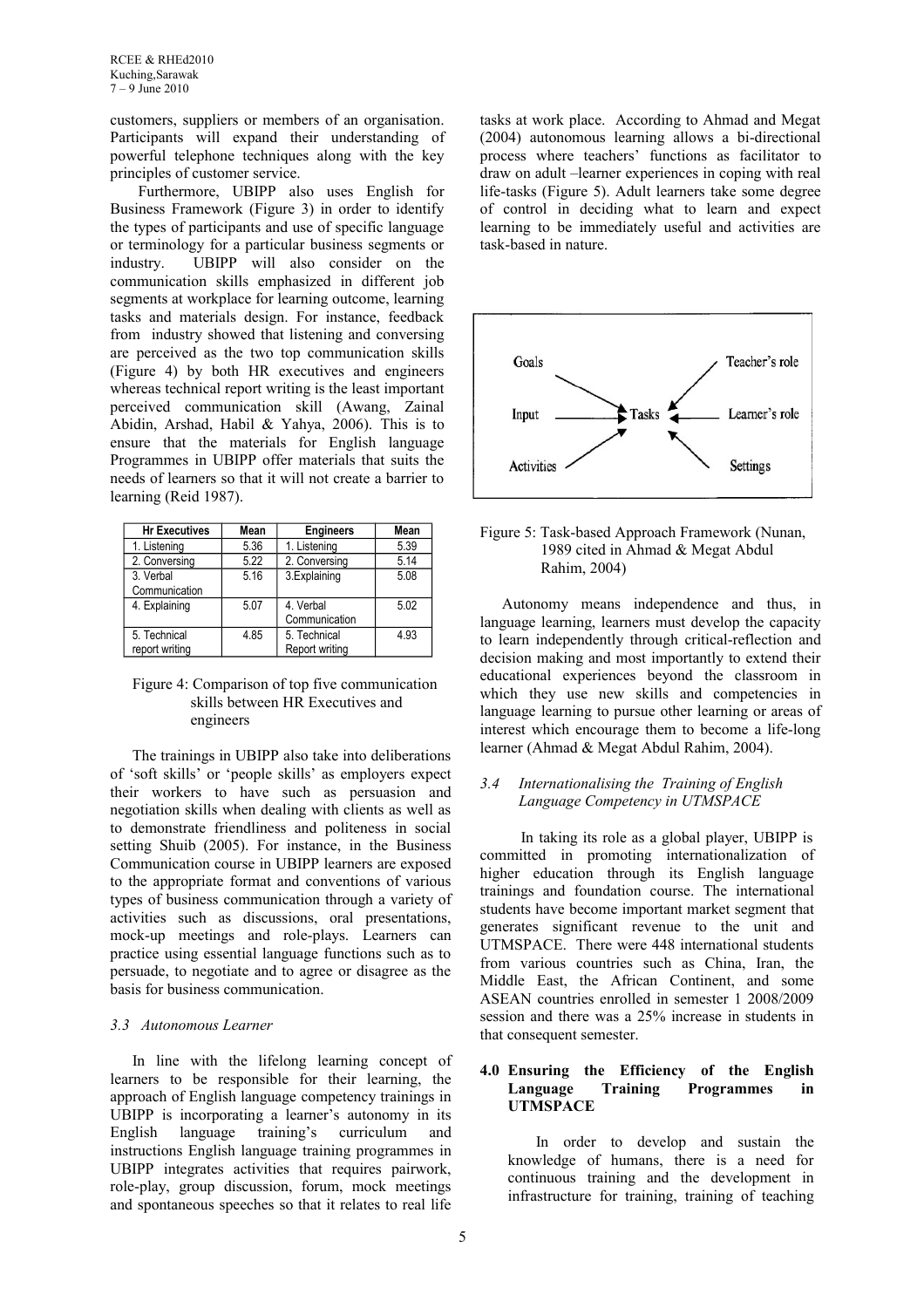staffs and adult education (Abdul Hamid & Badioze Zaman, 2009).

The implementation strategies for more efficient English Language Training Programmes include:

- a) *Implement Effective and Intensive Marketing Approach*
	- Wide marketing coverage that includes local and international market.
	- Strategic alliances with foreign smart partners.
	- Various languages to be used in marketing the training programmes to suit the target market.
- b) *Coordinate Effective Promotion*
	- Effective use of media channel, electronic, printed media and smart partner.
	- Appealing promotion including repackaging of the English language Programmes with the package of Edu-Tourism and self-access learning in digital language lab.
- c) *Employ Competent Workforces*
	- Selection of qualified and experienced instructors.
	- Retraining of the existing workforces.
	- Development of highly committed workforces.
- d) *Provide Adequate Facilities*
	- Installation of sophisticated equipment
	- Well-equipped training room.
	- Facilities with conducive environment
- e) *Grant attractive remunerations for teaching staff*
	- Awarding competitive salary and benefits to teaching staff
	- Prompt disburse of salary to teaching staff
- f) *Request for support services from UTMSPACE management and the university*
	- Practice efficient and flexible management
	- Reduce bureaucracy
	- Acquire an autonomy to UTMSPACE in its programmes offering
	- Eliminate double-standard towards UTMSPACE staff and students
	- Maintain excellent bilateral affiliation with other units and departments in UTM.
- g) *Provide quality, attractive and accommodating programmes that fulfill customer requirement*
	- Acquisition of programmes accreditation
	- Analysis of market needs
	- Administration of customer satisfaction survey

# **4.0 Conclusion**

In general, the English Language and Preparatory Programme Unit (UBIPP) in UTMSPACE has been dedicated in materializing the government's policy on continuing education to create a pool of knowledge workers for the nation. UBIPP provides training opportunities and nurture the mindset on lifelong learning for local employees and individuals who wish to improve their English language competency and technical skills at workplace.

Input from the industry, training providers and government on lifelong learning, English language learning styles, and trend in continuing education have provided vital information for UBIPP to design, manage, and implement various trainings on English language competency generates revenue which contribute to UTMSPACE's sustainable growth. The English language trainings and preparatory programmes for international students further strengthens UTMSPACE's position as both pioneer in lifelong learning and excellent global player in continuing education.

From the above developments, it can be assured that lifelong learning, continuous education and training will become important features in the Malaysian higher education and training scene.

# **References**

- 1. Ahmad, N., Megat Abdul Rahim, P.R., Towards learner autonomy in teaching English in Malaysia.
- 2. Ali, A., Lifelong learning: Policy of Malaysia and the role of OUM, Seminar Organised by Korean National Open University, 14-16 November, 2005.
- 3. Annual Report 2008, UTMSPACE, Universiti Teknologi Malaysia.
- 4. Awang, Z., Zainal Abidin, H., Arshad, M.R., Habil, H., Yahya, A.S., Non-technical skills for engineers in the  $21<sup>st</sup>$  century: A basis for developing a guideline.
- 5. Baharum, H.I., Tretiakov, A., Facilitating oral business English teaching for working Malays in Malaysia: The potential of multiuser virtual environment, Department of